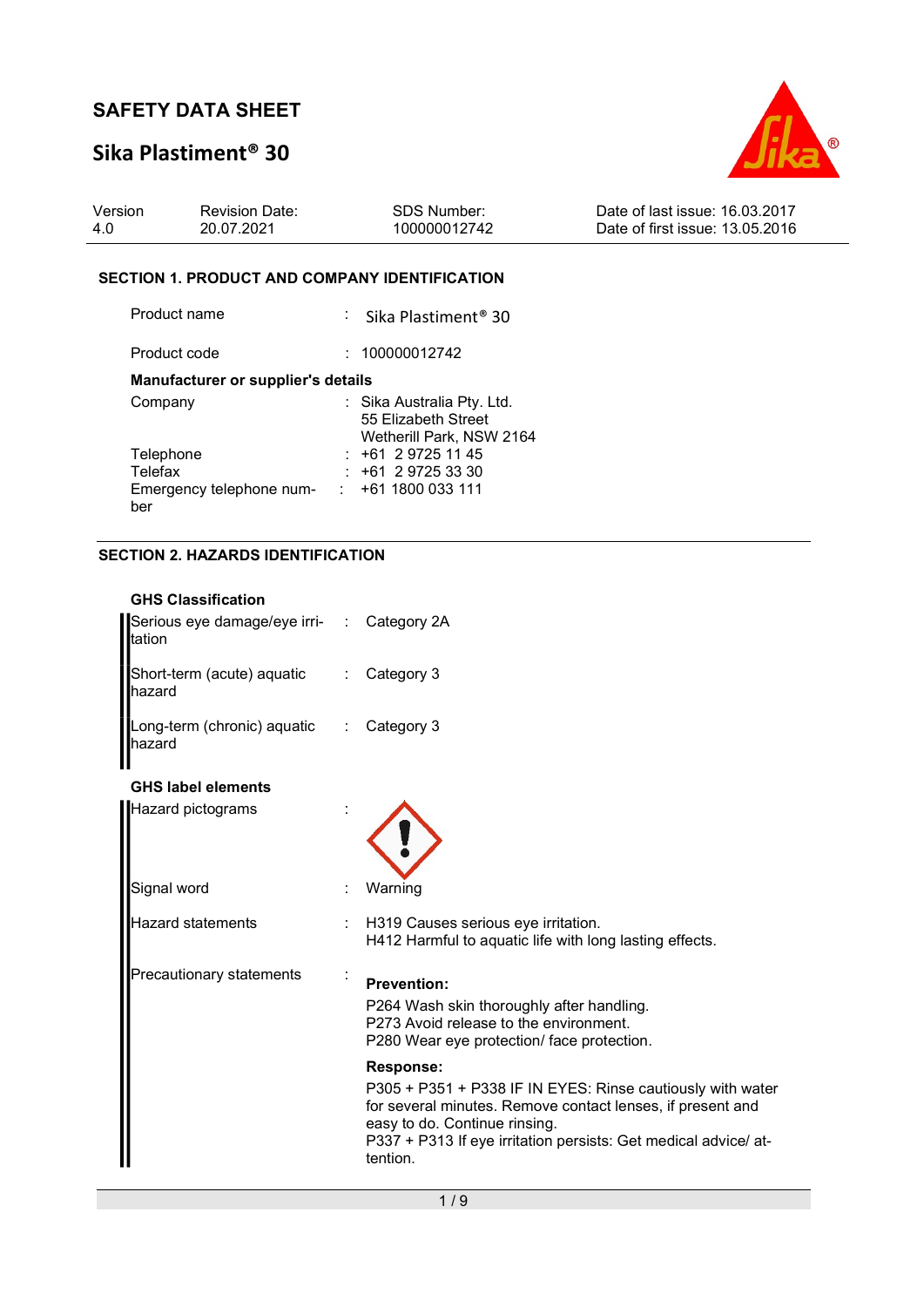# Sika Plastiment® 30



| Version<br>4.0 | <b>Revision Date:</b><br>20.07.2021                                     |   | <b>SDS Number:</b><br>100000012742                          |                                                                                                                                          | Date of last issue: 16.03.2017<br>Date of first issue: 13.05.2016                                                      |
|----------------|-------------------------------------------------------------------------|---|-------------------------------------------------------------|------------------------------------------------------------------------------------------------------------------------------------------|------------------------------------------------------------------------------------------------------------------------|
|                | Other hazards which do not result in classification                     |   | Disposal:<br>disposal plant.                                |                                                                                                                                          | P501 Dispose of contents/ container to an approved waste                                                               |
|                | None known.<br><b>SECTION 3. COMPOSITION/INFORMATION ON INGREDIENTS</b> |   |                                                             |                                                                                                                                          |                                                                                                                        |
|                | Substance / Mixture                                                     |   | : Mixture                                                   |                                                                                                                                          |                                                                                                                        |
|                | <b>Components</b><br>Chemical name<br>1,1',1'-nitrilotripropan-2-ol     |   |                                                             | CAS-No.<br>122-20-3                                                                                                                      | Concentration (% w/w)<br>$>= 1 - 3$                                                                                    |
|                | <b>SECTION 4. FIRST AID MEASURES</b>                                    |   |                                                             |                                                                                                                                          |                                                                                                                        |
|                | General advice                                                          |   | Consult a physician.                                        | Move out of dangerous area.                                                                                                              | Show this safety data sheet to the doctor in attendance.                                                               |
|                | If inhaled                                                              |   | Move to fresh air.                                          | Consult a physician after significant exposure.                                                                                          |                                                                                                                        |
|                | In case of skin contact                                                 |   |                                                             | Wash off with soap and plenty of water.<br>If symptoms persist, call a physician.                                                        | Take off contaminated clothing and shoes immediately.                                                                  |
|                | In case of eye contact                                                  | ÷ | Remove contact lenses.                                      | Immediately flush eye(s) with plenty of water.<br>Keep eye wide open while rinsing.<br>If eye irritation persists, consult a specialist. |                                                                                                                        |
|                | If swallowed                                                            |   |                                                             | Do not give milk or alcoholic beverages.                                                                                                 | Clean mouth with water and drink afterwards plenty of water.<br>Never give anything by mouth to an unconscious person. |
|                | Most important symptoms<br>and effects, both acute and<br>delayed       |   | irritant effects<br>Excessive lachrymation<br>and symptoms. | Causes serious eye irritation.                                                                                                           | See Section 11 for more detailed information on health effects                                                         |
|                | Notes to physician                                                      |   | Treat symptomatically.                                      |                                                                                                                                          |                                                                                                                        |

#### SECTION 5. FIREFIGHTING MEASURES

| Suitable extinguishing media : |  | : Use extinguishing measures that are appropriate to local cir- |
|--------------------------------|--|-----------------------------------------------------------------|
|                                |  | cumstances and the surrounding environment.                     |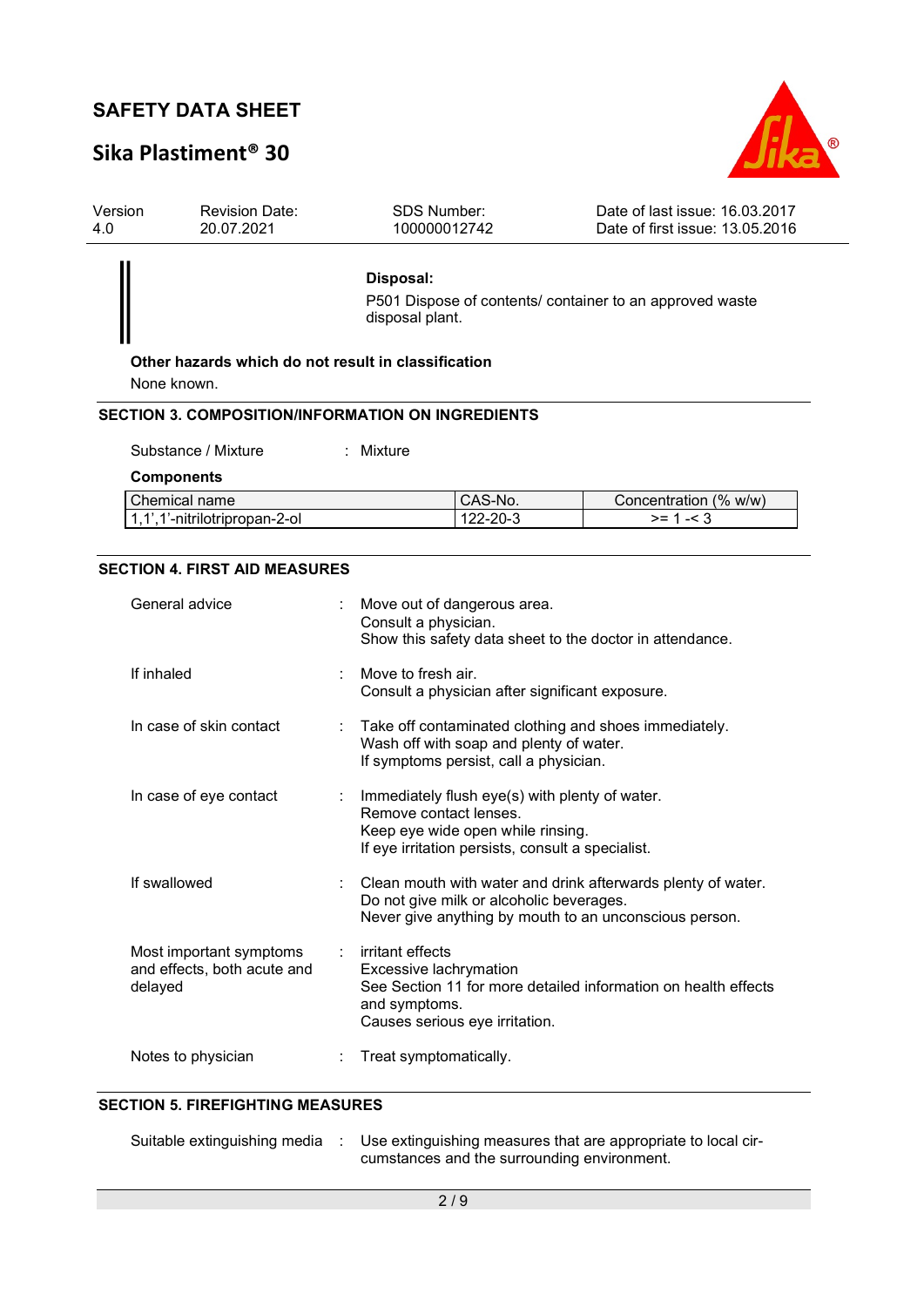# Sika Plastiment® 30



| Version<br>4.0 | <b>Revision Date:</b><br>20.07.2021  |    | SDS Number:<br>100000012742                                                                   | Date of last issue: 16.03.2017<br>Date of first issue: 13.05.2016 |
|----------------|--------------------------------------|----|-----------------------------------------------------------------------------------------------|-------------------------------------------------------------------|
|                | ucts                                 |    | Hazardous combustion prod- : No hazardous combustion products are known                       |                                                                   |
|                | Specific extinguishing meth-<br>ods. | ÷. | Standard procedure for chemical fires.                                                        |                                                                   |
|                | for firefighters                     |    | Special protective equipment : In the event of fire, wear self-contained breathing apparatus. |                                                                   |

#### SECTION 6. ACCIDENTAL RELEASE MEASURES

| Personal precautions, protec-<br>tive equipment and emer-<br>gency procedures | Use personal protective equipment.<br>Deny access to unprotected persons.                                                                                      |
|-------------------------------------------------------------------------------|----------------------------------------------------------------------------------------------------------------------------------------------------------------|
| Environmental precautions                                                     | : No special environmental precautions required.                                                                                                               |
| Methods and materials for<br>containment and cleaning up                      | Soak up with inert absorbent material (e.g. sand, silica gel,<br>acid binder, universal binder, sawdust).<br>Keep in suitable, closed containers for disposal. |

### SECTION 7. HANDLING AND STORAGE

| fire and explosion          |   | Advice on protection against : Normal measures for preventive fire protection.                                                                                                                                                                                                                                                 |
|-----------------------------|---|--------------------------------------------------------------------------------------------------------------------------------------------------------------------------------------------------------------------------------------------------------------------------------------------------------------------------------|
| Advice on safe handling     | ÷ | Avoid exceeding the given occupational exposure limits (see<br>section 8).<br>Do not get in eyes, on skin, or on clothing.<br>For personal protection see section 8.<br>Smoking, eating and drinking should be prohibited in the ap-<br>plication area.<br>Follow standard hygiene measures when handling chemical<br>products |
| Hygiene measures            |   | Handle in accordance with good industrial hygiene and safety<br>practice.<br>When using do not eat or drink.<br>When using do not smoke.<br>Wash hands before breaks and at the end of workday.                                                                                                                                |
| Conditions for safe storage |   | Keep container tightly closed in a dry and well-ventilated<br>place.<br>Containers which are opened must be carefully resealed and<br>kept upright to prevent leakage.<br>Store in accordance with local regulations.                                                                                                          |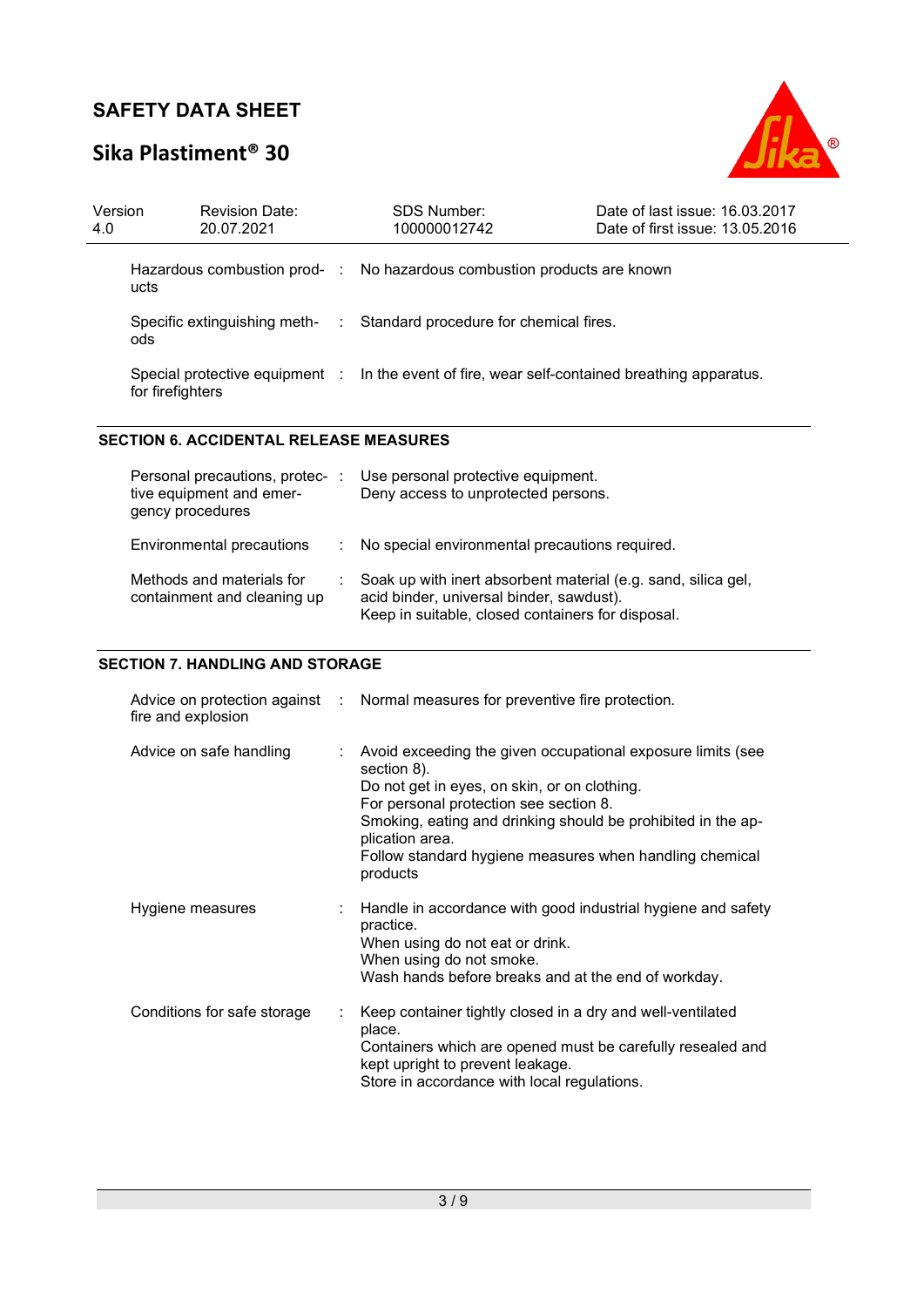### Sika Plastiment® 30



| Version | <b>Revision Date:</b> | SDS Number:  | Date of last issue: 16.03.2017  |
|---------|-----------------------|--------------|---------------------------------|
| 4.0     | 20.07.2021            | 100000012742 | Date of first issue: 13.05.2016 |

#### SECTION 8. EXPOSURE CONTROLS/PERSONAL PROTECTION

### Components with workplace control parameters

Contains no substances with occupational exposure limit values.

| Appropriate engineering<br>controls | Use adequate ventilation and/or engineering controls to pre-<br>vent exposure to vapours.                                                                                                                                                                                                                                |
|-------------------------------------|--------------------------------------------------------------------------------------------------------------------------------------------------------------------------------------------------------------------------------------------------------------------------------------------------------------------------|
| Personal protective equipment       |                                                                                                                                                                                                                                                                                                                          |
| Respiratory protection              | : No special measures required.<br>Respirator selection must be based on known or anticipated<br>exposure levels, the hazards of the product and the safe<br>working limits of the selected respirator.                                                                                                                  |
| Hand protection                     | Chemical-resistant, impervious gloves complying with an<br>approved standard should be worn at all times when handling<br>chemical products if a risk assessment indicates this is nec-<br>essary.<br>Follow AS/NZS 1337.1<br>Recommended: Butyl rubber/nitrile rubber gloves.<br>Contaminated gloves should be removed. |
| Eye protection                      | Safety glasses                                                                                                                                                                                                                                                                                                           |
| Skin and body protection<br>÷       | Protective clothing (e.g. safety shoes, long-sleeved working<br>clothing, long trousers)<br>Follow AS 2210:3                                                                                                                                                                                                             |

### SECTION 9. PHYSICAL AND CHEMICAL PROPERTIES

| Appearance                                                              | ÷. | liquid                |
|-------------------------------------------------------------------------|----|-----------------------|
| Colour                                                                  | ÷  | brown                 |
| Odour                                                                   |    | $:$ characteristic    |
| Odour Threshold                                                         |    | No data available     |
| рH                                                                      |    | ca. 7 (20 °C (68 °F)) |
| Melting point/range / Freezing : No data available<br>point             |    |                       |
| Boiling point/boiling range                                             |    | : No data available   |
| Flash point                                                             |    | Not applicable        |
| Evaporation rate                                                        | t. | No data available     |
| Flammability (solid, gas)                                               |    | : No data available   |
| Upper explosion limit / Upper : No data available<br>flammability limit |    |                       |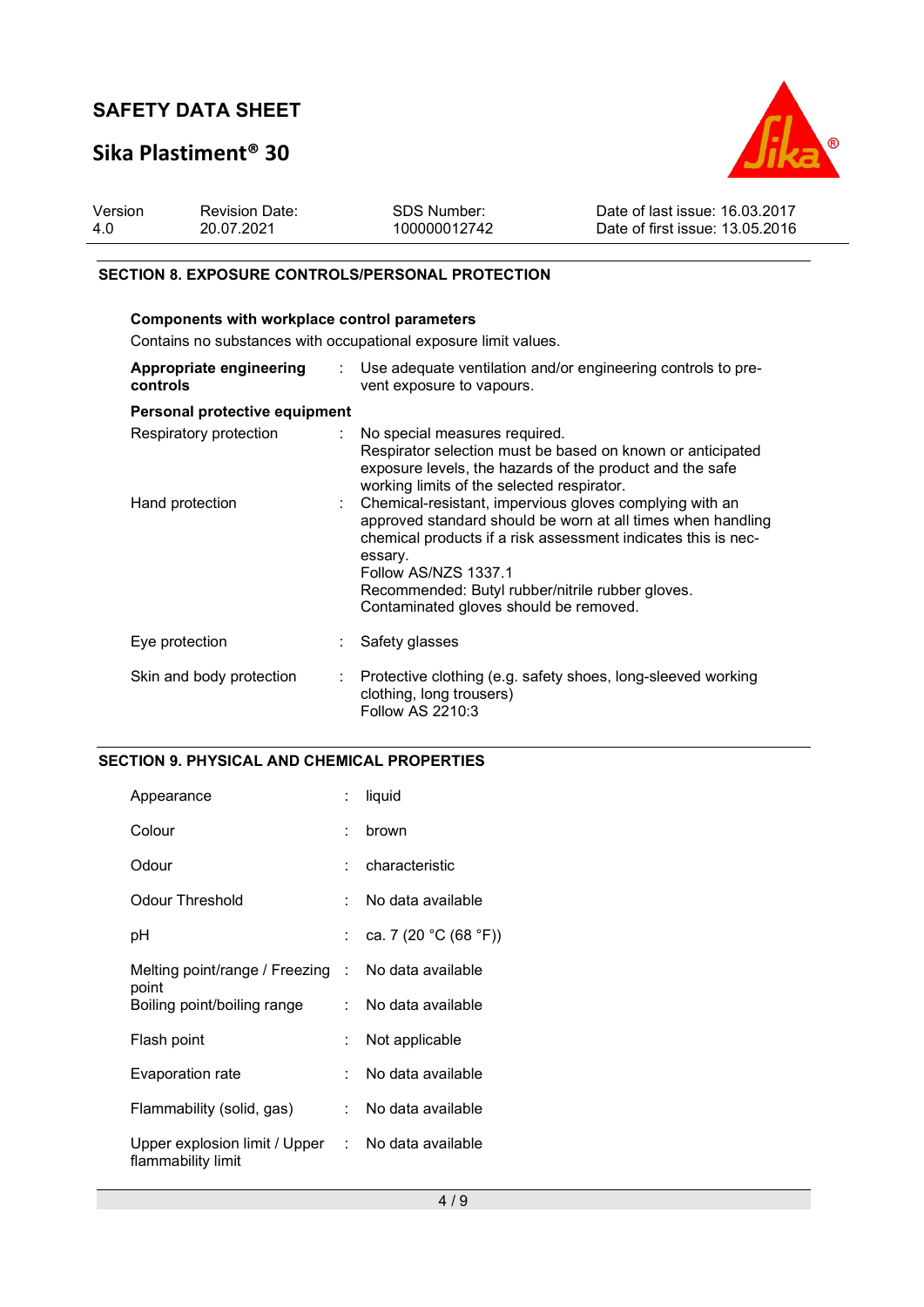# Sika Plastiment® 30



| Version<br>4.0 |                                     | <b>Revision Date:</b><br>20.07.2021 |   | <b>SDS Number:</b><br>100000012742                                                                                                                                       | Date of last issue: 16.03.2017<br>Date of first issue: 13.05.2016 |
|----------------|-------------------------------------|-------------------------------------|---|--------------------------------------------------------------------------------------------------------------------------------------------------------------------------|-------------------------------------------------------------------|
|                | flammability limit                  | Lower explosion limit / Lower       | ÷ | No data available                                                                                                                                                        |                                                                   |
|                | Vapour pressure                     |                                     |   | 23 hPa                                                                                                                                                                   |                                                                   |
|                | Relative vapour density             |                                     |   | No data available                                                                                                                                                        |                                                                   |
|                | Density                             |                                     |   | ca. 1.05 g/cm3 (20 °C (68 °F))                                                                                                                                           |                                                                   |
|                | Solubility(ies)<br>Water solubility |                                     |   | soluble                                                                                                                                                                  |                                                                   |
|                |                                     | Solubility in other solvents        | ÷ | No data available                                                                                                                                                        |                                                                   |
|                | octanol/water                       | Partition coefficient: n-           |   | No data available                                                                                                                                                        |                                                                   |
|                |                                     | Auto-ignition temperature           |   | No data available                                                                                                                                                        |                                                                   |
|                |                                     | Decomposition temperature           |   | No data available                                                                                                                                                        |                                                                   |
|                | Viscosity                           | Viscosity, dynamic                  |   | No data available                                                                                                                                                        |                                                                   |
|                |                                     | Viscosity, kinematic                |   | No data available                                                                                                                                                        |                                                                   |
|                |                                     | <b>Explosive properties</b>         |   | No data available                                                                                                                                                        |                                                                   |
|                |                                     | Oxidizing properties                |   | No data available                                                                                                                                                        |                                                                   |
|                |                                     | Volatile organic compounds          |   | Directive 2010/75/EU of 24 November 2010 on industrial<br>emissions (integrated pollution prevention and control)<br>Volatile organic compounds (VOC) content: 0.21% w/w |                                                                   |

### SECTION 10. STABILITY AND REACTIVITY

| Chemical stability<br>: The product is chemically stable.<br>Possibility of hazardous reac- : No hazards to be specially mentioned. | Reactivity | ÷. | No dangerous reaction known under conditions of normal use. |
|-------------------------------------------------------------------------------------------------------------------------------------|------------|----|-------------------------------------------------------------|
|                                                                                                                                     |            |    |                                                             |
|                                                                                                                                     | tions      |    |                                                             |
| Conditions to avoid<br>No data available                                                                                            |            |    |                                                             |
| Incompatible materials<br>see section 7.                                                                                            |            |    |                                                             |

No decomposition if stored and applied as directed.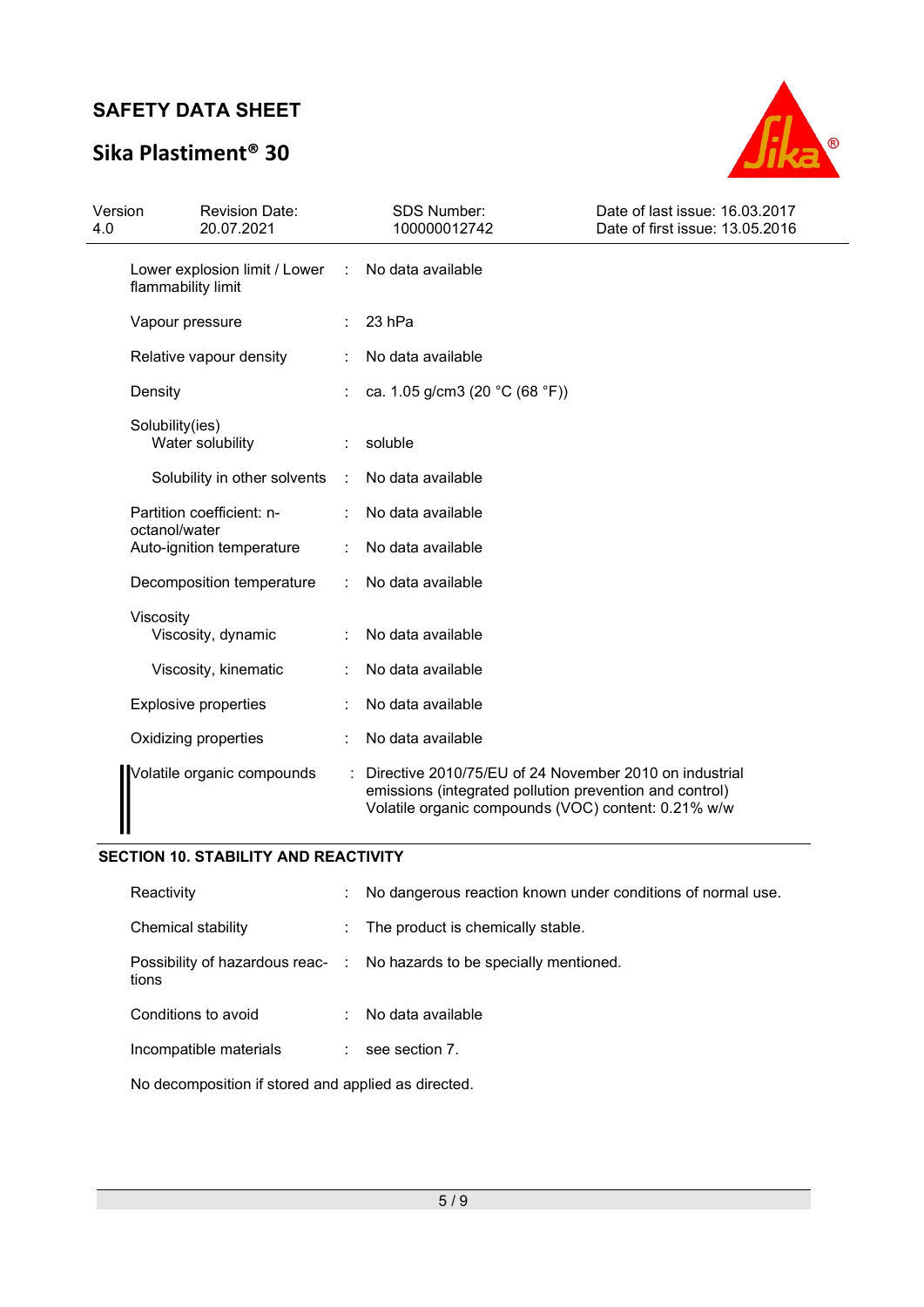# Sika Plastiment® 30



| Version<br>4.0 | <b>Revision Date:</b><br>20.07.2021                                                | <b>SDS Number:</b><br>100000012742  | Date of last issue: 16.03.2017<br>Date of first issue: 13.05.2016 |
|----------------|------------------------------------------------------------------------------------|-------------------------------------|-------------------------------------------------------------------|
|                | <b>SECTION 11. TOXICOLOGICAL INFORMATION</b>                                       |                                     |                                                                   |
|                | <b>Acute toxicity</b><br>Not classified based on available information.            |                                     |                                                                   |
|                | <b>Components:</b><br>1,1',1'-nitrilotripropan-2-ol:<br>Acute oral toxicity        | LD50 Oral (Rat): ca. 4,000 mg/kg    |                                                                   |
|                | Acute dermal toxicity                                                              | LD50 Dermal (Rabbit): > 5,000 mg/kg |                                                                   |
|                | <b>Skin corrosion/irritation</b><br>Not classified based on available information. |                                     |                                                                   |
|                | Serious eye damage/eye irritation<br>Causes serious eye irritation.                |                                     |                                                                   |
|                | Respiratory or skin sensitisation                                                  |                                     |                                                                   |
|                | <b>Skin sensitisation</b><br>Not classified based on available information.        |                                     |                                                                   |
|                | <b>Respiratory sensitisation</b><br>Not classified based on available information. |                                     |                                                                   |
|                | <b>Chronic toxicity</b>                                                            |                                     |                                                                   |
|                | Germ cell mutagenicity<br>Not classified based on available information.           |                                     |                                                                   |
|                | Carcinogenicity<br>Not classified based on available information.                  |                                     |                                                                   |
|                | <b>Reproductive toxicity</b><br>Not classified based on available information.     |                                     |                                                                   |
|                | <b>STOT - single exposure</b><br>Not classified based on available information.    |                                     |                                                                   |
|                | <b>STOT - repeated exposure</b><br>Not classified based on available information.  |                                     |                                                                   |
|                | <b>Aspiration toxicity</b><br>Not classified based on available information.       |                                     |                                                                   |
|                | <b>SECTION 12. ECOLOGICAL INFORMATION</b>                                          |                                     |                                                                   |
|                | <b>Ecotoxicity</b>                                                                 |                                     |                                                                   |
|                | Components:                                                                        |                                     |                                                                   |

1,1',1'-nitrilotripropan-2-ol:

Toxicity to daphnia and other : EC50 (Daphnia (water flea)): > 500 mg/l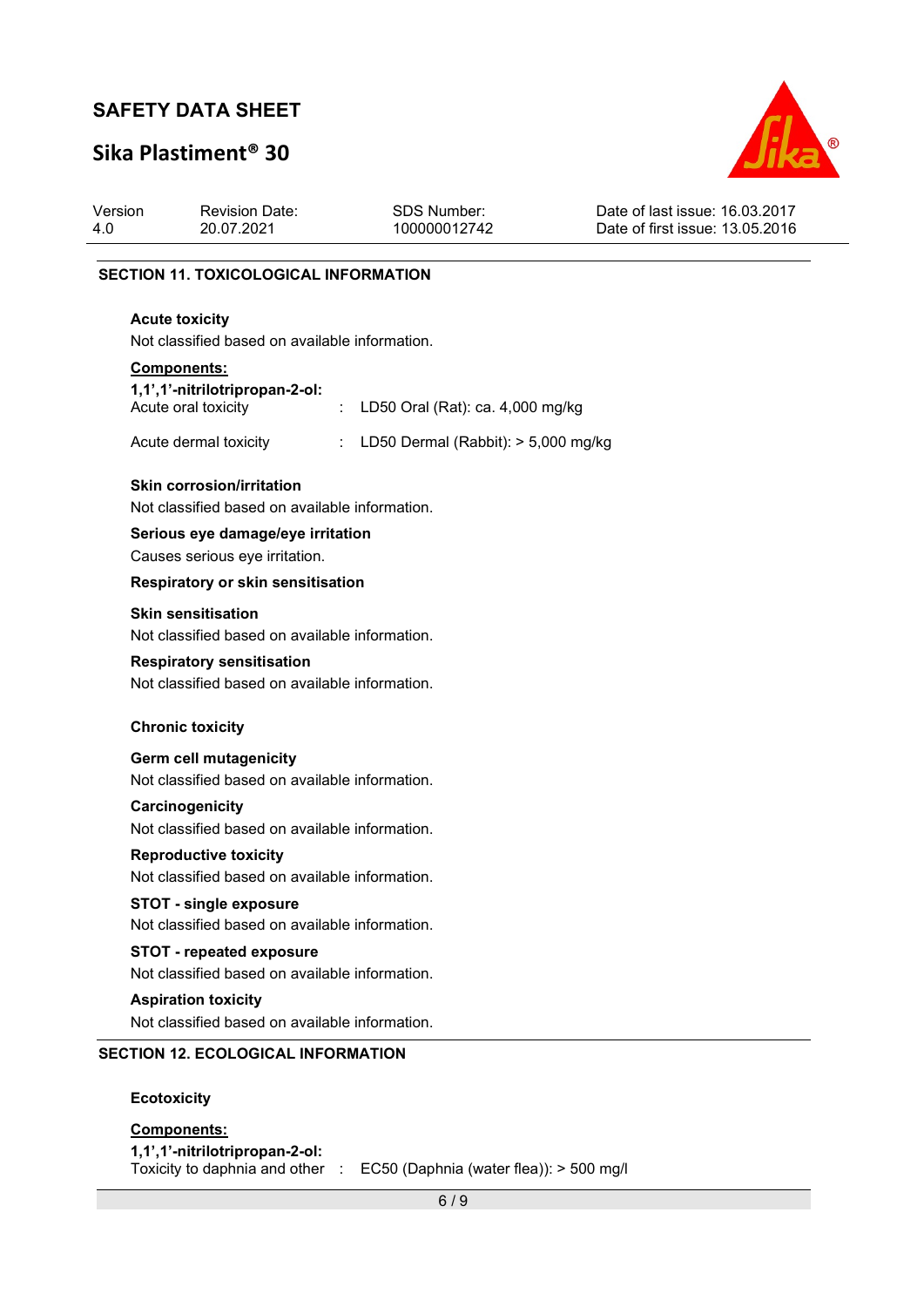## Sika Plastiment® 30



| Version<br>4.0                             | <b>Revision Date:</b><br>20.07.2021                       | <b>SDS Number:</b><br>100000012742                                                                                                   | Date of last issue: 16.03.2017<br>Date of first issue: 13.05.2016 |  |
|--------------------------------------------|-----------------------------------------------------------|--------------------------------------------------------------------------------------------------------------------------------------|-------------------------------------------------------------------|--|
|                                            | aquatic invertebrates                                     | Exposure time: 48 h                                                                                                                  |                                                                   |  |
|                                            | <b>Persistence and degradability</b><br>No data available |                                                                                                                                      |                                                                   |  |
|                                            | <b>Bioaccumulative potential</b><br>No data available     |                                                                                                                                      |                                                                   |  |
|                                            | <b>Mobility in soil</b><br>No data available              |                                                                                                                                      |                                                                   |  |
|                                            | Other adverse effects                                     |                                                                                                                                      |                                                                   |  |
|                                            | <b>Product:</b><br>mation                                 | Additional ecological infor- : There is no data available for this product.                                                          |                                                                   |  |
| <b>SECTION 13. DISPOSAL CONSIDERATIONS</b> |                                                           |                                                                                                                                      |                                                                   |  |
|                                            | <b>Disposal methods</b>                                   |                                                                                                                                      |                                                                   |  |
|                                            | Waste from residues                                       | Do not contaminate ponds, waterways or ditches with chemi-<br>cal or used container.<br>Send to a licensed waste management company. |                                                                   |  |

### Contaminated packaging : Empty remaining contents. Dispose of as unused product. Do not re-use empty containers.

If potential for exposure exists refer to Section 8 for specific personal protective equipment.

#### SECTION 14. TRANSPORT INFORMATION

#### International Regulations

#### UNRTDG

Not regulated as a dangerous good

#### IATA-DGR

Not regulated as a dangerous good

### IMDG-Code

Not regulated as a dangerous good

#### Transport in bulk according to Annex II of MARPOL 73/78 and the IBC Code Not applicable for product as supplied.

National Regulations

#### ADG

Not regulated as a dangerous good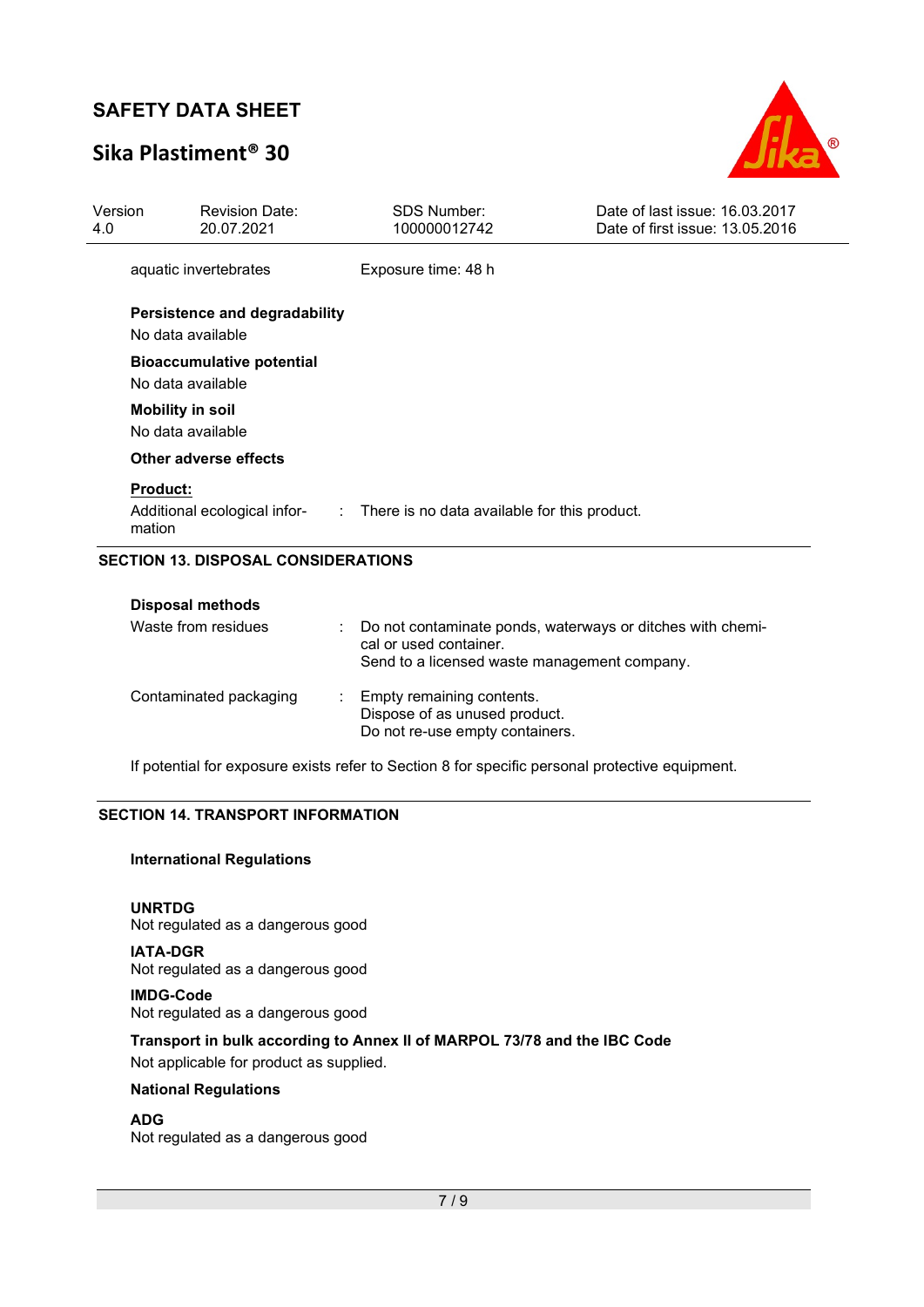### Sika Plastiment® 30



| Version | <b>Revision Date:</b> | SDS Number:  | Date of last issue: 16.03.2017  |
|---------|-----------------------|--------------|---------------------------------|
| 4.0     | 20.07.2021            | 100000012742 | Date of first issue: 13.05.2016 |
|         |                       |              |                                 |

#### SECTION 15. REGULATORY INFORMATION

#### Safety, health and environmental regulations/legislation specific for the substance or mixture Standard for the Uniform Scheduling of Medicines and Poisons : No poison schedule number allocated International Chemical Weapons Convention (CWC) Schedules of Toxic Chemicals and Precursors : Not applicable Prohibition/Licensing Requirements : There is no applicable prohibition, authorisation and restricted use requirements, including for carcinogens referred to in Schedule 10 of the model WHS Act and Regulations.

#### The components of this product are reported in the following inventories:

AICS **Subset AICS** : On the inventory, or in compliance with the inventory

#### SECTION 16. OTHER INFORMATION

| <b>Revision Date</b><br>Date format     |  | 20.07.2021<br>dd.mm.yyyy                                                                                              |  |
|-----------------------------------------|--|-----------------------------------------------------------------------------------------------------------------------|--|
| <b>Full text of other abbreviations</b> |  |                                                                                                                       |  |
| <b>ADG</b>                              |  | Australian Dangerous Goods Code.                                                                                      |  |
| <b>ADR</b>                              |  | European Agreement concerning the International Carriage of<br>Dangerous Goods by Road                                |  |
| CAS                                     |  | <b>Chemical Abstracts Service</b>                                                                                     |  |
| <b>DNEL</b>                             |  | Derived no-effect level                                                                                               |  |
| <b>EC50</b>                             |  | Half maximal effective concentration                                                                                  |  |
| <b>GHS</b>                              |  | Globally Harmonized System                                                                                            |  |
| <b>IATA</b>                             |  | International Air Transport Association                                                                               |  |
| <b>IMDG</b>                             |  | International Maritime Code for Dangerous Goods                                                                       |  |
| LD50                                    |  | Median lethal dosis (the amount of a material, given all at                                                           |  |
|                                         |  | once, which causes the death of 50% (one half) of a group of<br>test animals)                                         |  |
| <b>LC50</b>                             |  | Median lethal concentration (concentrations of the chemical in                                                        |  |
|                                         |  | air that kills 50% of the test animals during the observation<br>period)                                              |  |
| <b>MARPOL</b>                           |  | International Convention for the Prevention of Pollution from                                                         |  |
|                                         |  | Ships, 1973 as modified by the Protocol of 1978                                                                       |  |
| <b>OEL</b>                              |  | Occupational Exposure Limit                                                                                           |  |
| <b>PBT</b>                              |  | Persistent, bioaccumulative and toxic                                                                                 |  |
| <b>PNEC</b>                             |  | Predicted no effect concentration                                                                                     |  |
| <b>REACH</b>                            |  | Regulation (EC) No 1907/2006 of the European Parliament<br>and of the Council of 18 December 2006 concerning the Reg- |  |
|                                         |  | istration, Evaluation, Authorisation and Restriction of Chemi-                                                        |  |
| <b>SVHC</b>                             |  | cals (REACH), establishing a European Chemicals Agency<br>Substances of Very High Concern                             |  |